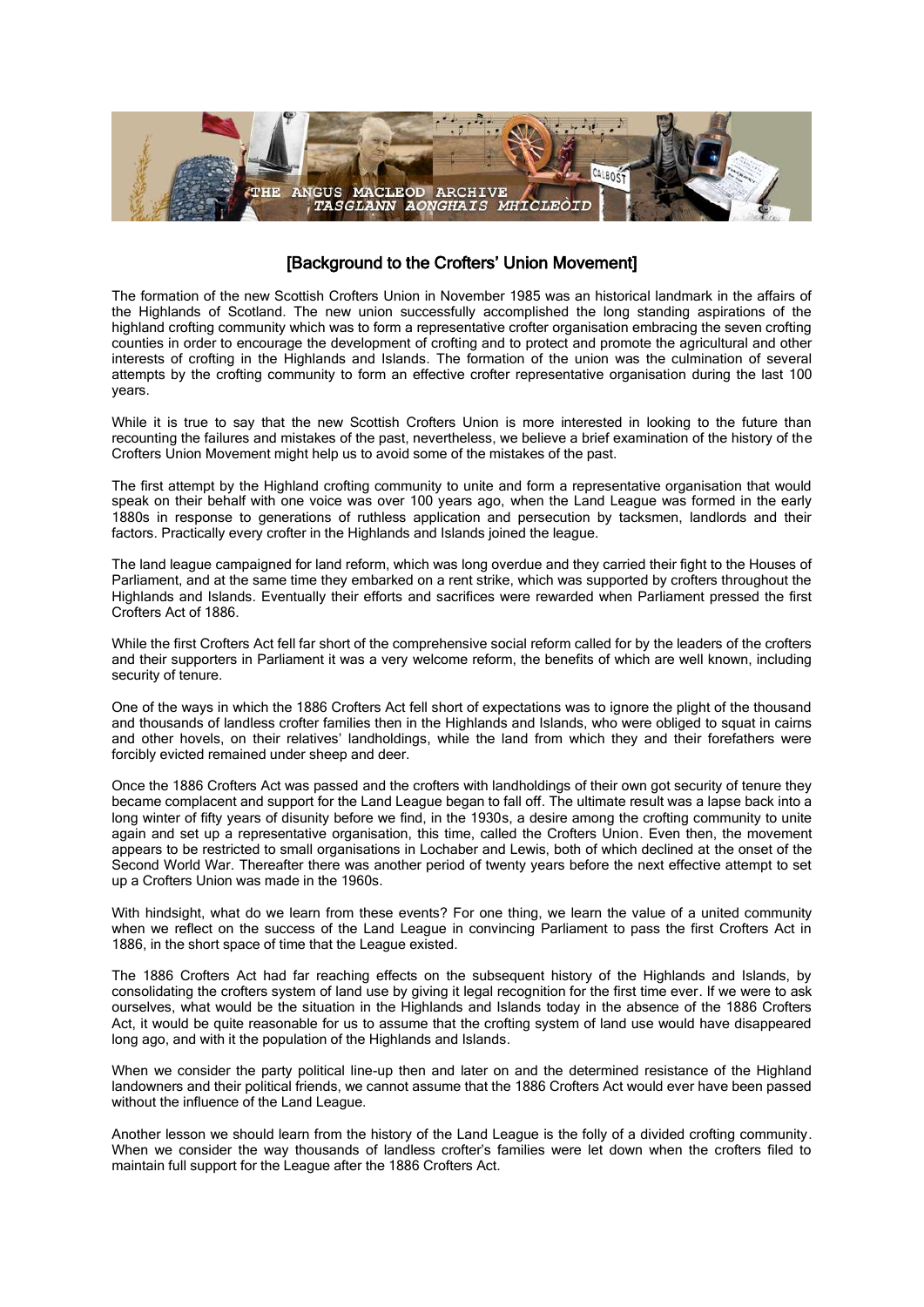The landless families expected the League to continue the struggle for the restoration of the lands from which their forefathers were forcibly removed and were at that time under sheep and deer instead of being restored to their rightful owners, the landless cotter families. If the sheep farmers and deer runs had been returned to the landless cotters at that time, perhaps the history of the Leverhulme period in Lewis and other similar events throughout the Highlands and Islands might have been different.

As it was, the problem of the deprived landless cotters continued for another fifty years, with spasmodic land raiding, until eventually the problem resolved itself by a combination of land raiding, emigration, depopulation, wars and economic depression.

Probably the Land League was before its time and it was not possible at that time to organise a crofter's organisation properly as a professional body with paid fulltime staff, and in the absence of that it was difficult to keep the organisation together.

What was, euphemistically called, the crofters problem was debated by thoughtful people everywhere, among them was Dr Fraser Darling, who had been devoting part of his time to demonstration and educational work among the crofters. He proposed in 1944, a study of the causes underlying depopulation and economic decline in the Highlands. This proposal received the support of the Department of Agriculture for Scotland and the Development Commissioners and the first grant for the work was given in 1944. Eventually the result of years of study by Dr Fraser Darling and his team was published in 1955 as the 'West Highland Survey'.

Meantime, in 1951 the Secretary of State for Scotland appointed a commission of enquiry with the following terms of reference 'to review crofting conditions in the Highlands and Islands with special reference to the secure establishment of a small holding population making full use of agricultural resources and deriving the maximum economic benefit there from'.

The commission of eleven people was chaired by Principal Thomas M Taylor and became known as the Taylor Commission. Their report was presented to Parliament in April 1954. A long list of organisations gave evidence to the Taylor Commission including the Scottish Landowners Federation, but the absence of the united voice of the crofting community through a properly organised and representative crofters union is very conspicuous at this important juncture in the history of crofting.

The Taylor Commission recommended the establishment of a Crofters Commission and the 1955 Crofters Act established such a commission. Under the 1955 Act the Crofters Commission was charged with the duties of reorganising, developing and regulating crofters in the seven crofting counties of Scotland.

The early annual reports of the new Crofters Commission provoked considerable interest and debate among the crofting community. The Commission wanted to rationalise crofting agriculture and the crofters were not very clear about what was meant by rationalisation and for that reason they were somewhat uneasy.

Then the fourth annual report of the Crofters Commission came out in 1959 and many of the crofters were alarmed following the publication of this report. Paragraph 69 of that report reads; 'But security of tenure has frozen crofting agriculture in an outdated pattern of minute units … the problem is to unfreeze the system'.

Then paragraph 70 of the same report reads as follows; 'If we are given the necessary enabling powers… we shall be undertaking a drastic reduction in the number of crofter houses, which may entail a reduction in population numbers'.

Along with rationalisation of crofting agriculture some of the other issues hotly debated at that time were 'compulsory sub letting of crofts' and rating of crofters homes.

There was strong and widespread feeling throughout the Highlands and Islands regarding some of the proposals of the 1959 Crofters Commission Report such as 'a drastic reduction in croft houses' and 'the unfreezing of the crofting system' which they felt might be the beginning of an official second highland clearance, and they felt threatened by the very Crofters Commission that was set up to help them.

Mention of Clearances and threats to their security of tenure evoke painful memories of the minds of Highlanders and there was an immediate response everywhere throughout the Highlands and Islands. Crofters set up independent branches of their Crofters Union in the early 1960s and because there was no effective coordination between the various branches, each branch was in effect a small autonomous union. Nevertheless the Crofters Union movement did a lot of good works in the 1960s. The inaugural meetings of the 'Western Isles Crofters Union' took place in the Masonic Hall in Stornoway, in January 1961 and the level of activity of that branch can be judged from the fact that they held twenty meetings in 1961.

The concept of one single Crofters Union for the whole of the seven crofting counties was not raised at this time presumably because it was felt that the area was too scattered and it would be impossible to administer one single union effectively, seeing the movement relied on voluntary office bearers.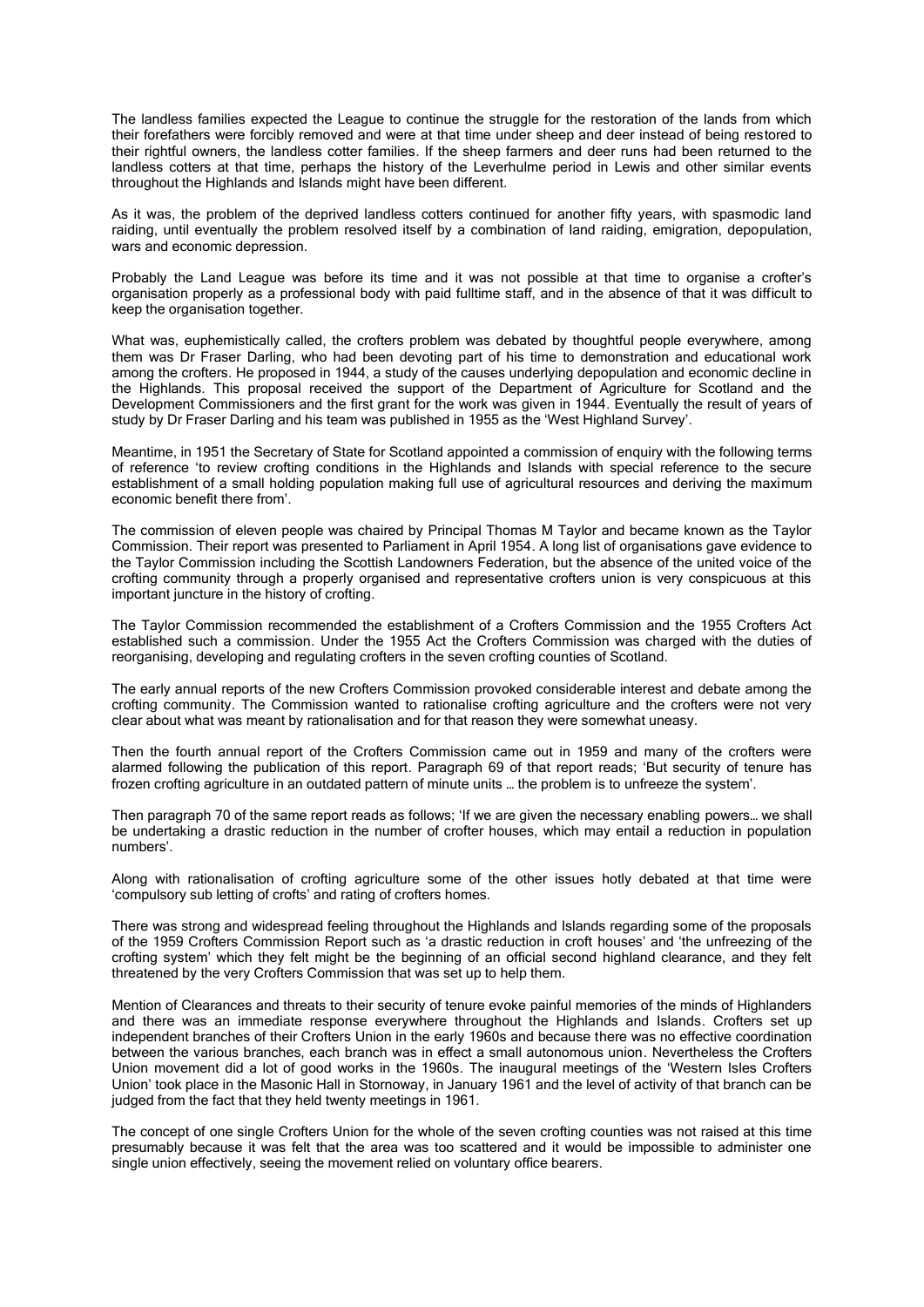To overcome the problem of coordination between the various autonomic Crofter Union branches, a Federation of Crofters Unions was set up in the early 1960s and all the union branches from Shetland to the Outer Hebrides were affiliated. At first the federation was based in Lewis with Vice-Chairman from the mainland such as Walter Cameron from Ranavie, and Kenneth Mackenzie from the Strathpeffer area. The aim of the federation is given as:

- a) To unite all Crofters Unions in the crofting counties of Scotland and to promote the formation of Crofters Unions where none at present exist and
- b) To coordinate the policy of unions on common problems.

Meetings of the federation are held on the Scottish mainland as well as in Lewis and it was a very effective body for about ten years or so. Among the activities of the federation was the publication of an annual handbook, which was distributed free to all members of the union. In the early 1970s the federation was moved to the Scottish mainland and after a while it became inactive and lay dormant for some years. Many of the Crofter Union branches also became inactive in the 1970s.

The Western Isles branch of the Crofters Union was constituted at the inaugural meeting in 1961, and embraced all the Outer Isles, but it was discovered at an early date that that arrangement was not practical on account of the difficulty of attending meetings in such a scattered area. Accordingly the area was split up into five branches as follows: Lewis and Harris, North Uist, Benbecula, South Uist and Barra. Unfortunately there was no machinery for effective coordination between those five branches and by the early 1970s they all suffered serious decline.

Following the searching debates of the 1960s some of the larger and more active crofters on the Scottish mainland decided to become associated with the Scottish National Farmers Union, which was formed before the First World War, rather than form an Independent Crofters Union. Therefore they formed a Crofters Committee with their own convenor within the N.F.U. organisation.

Of the 12,000 active crofters in the Highlands only about 700 joined the N.F.U. Crofters Committee and therefore it has become quite clear over the years that the average crofter is not prepared to join the N.F.U. because they feel that their interests may not necessarily be compatible with that of the big farmers and therefore they prefer to belong to an independent Crofters Union. Even when the old Crofters Union movement declined in the 1970s almost to the point of extinction, there was no move among the main body of crofters to join the N.F.U. Crofters Committee.

The emergence of the new Scottish Crofters Union in the 1980s has changed the situation dramatically. This time, for the first time ever, the S.C.U. is a professional organisation, well organised and covering the whole Highlands and Islands. Modern communications and modern technology such as the computer and the copying machines etc. make it possible to administer the new Crofter Union in a way that it was never possible before. The new union is working well and is taken seriously by the authorities. The S.C.U. has a good relationship with the N.F.U. and by choosing to adopt the N.F.U. Mutual Insurance the S.C.U. has demonstrated their good will.

There is still one big problem confronting the crofting community - lack of unity. They are at present divided into three groups - The new S.C.U., the N.F.U. Crofters Committee and a large body of crofters who do not seem to have any sense of duty. In the second half of the 1970s the Lewis and Harris branch of the Crofters Union received and was very active with some 1200 members holding regular meetings with very good discussions. At that time consideration was given to revitalising the federation by bringing it back to the Outer Hebrides, which might be easier to sustain because of the concentration of crofters living there. By the early 1980s we had the Federation of Crofters Unions going once again with a committee drawn from all the Islands of the Outer Hebrides because it was convenient for representatives from all the Islands to attend meetings seeing councillors, and officials of Comhairle Nan Eilean travelled regularly between the Islands.

Our next step was to organise the future A.G.M. of the federation at Inverness in order to coincide with the annual Crofters Commission Assessors conference, so that we might take advantage of the ready gathering of crofter assessors from every corner of the seven crofting counties at Inverness and try and stimulate new interest in the Crofters Union movement. The Crofters Commission gave us every possible assistance and encouragement, even to the extent of agreeing to our request to enclose our notice calling the federation A.G.M. on the evening of the assessors' conference, along with the assessors' papers in the post, at no cost to us.

We also distributed the Federation Annual Report among the 100 or so Crofters Commission assessors and in that way we did stimulate renewed interest in the Crofters Union movement, little by little and is acknowledged on page 3 of the Hunter Feasibility Study where it says; 'During the last five years, five previously inactive unions have been reconstituted and the total membership of the movement has at least doubled and possibly even trebled, and many Crofters Unions now possess energetic committees composed largely of active crofters'.

In 1982 we addressed our first written communication to the Highlands and Islands Development Board asking for financial assistance for a paid fulltime organiser because past experience had convinced us that an effective Crofters Union movement could never be properly organised or sustained in a permanent way so long as the movement relied on voluntary office bearers.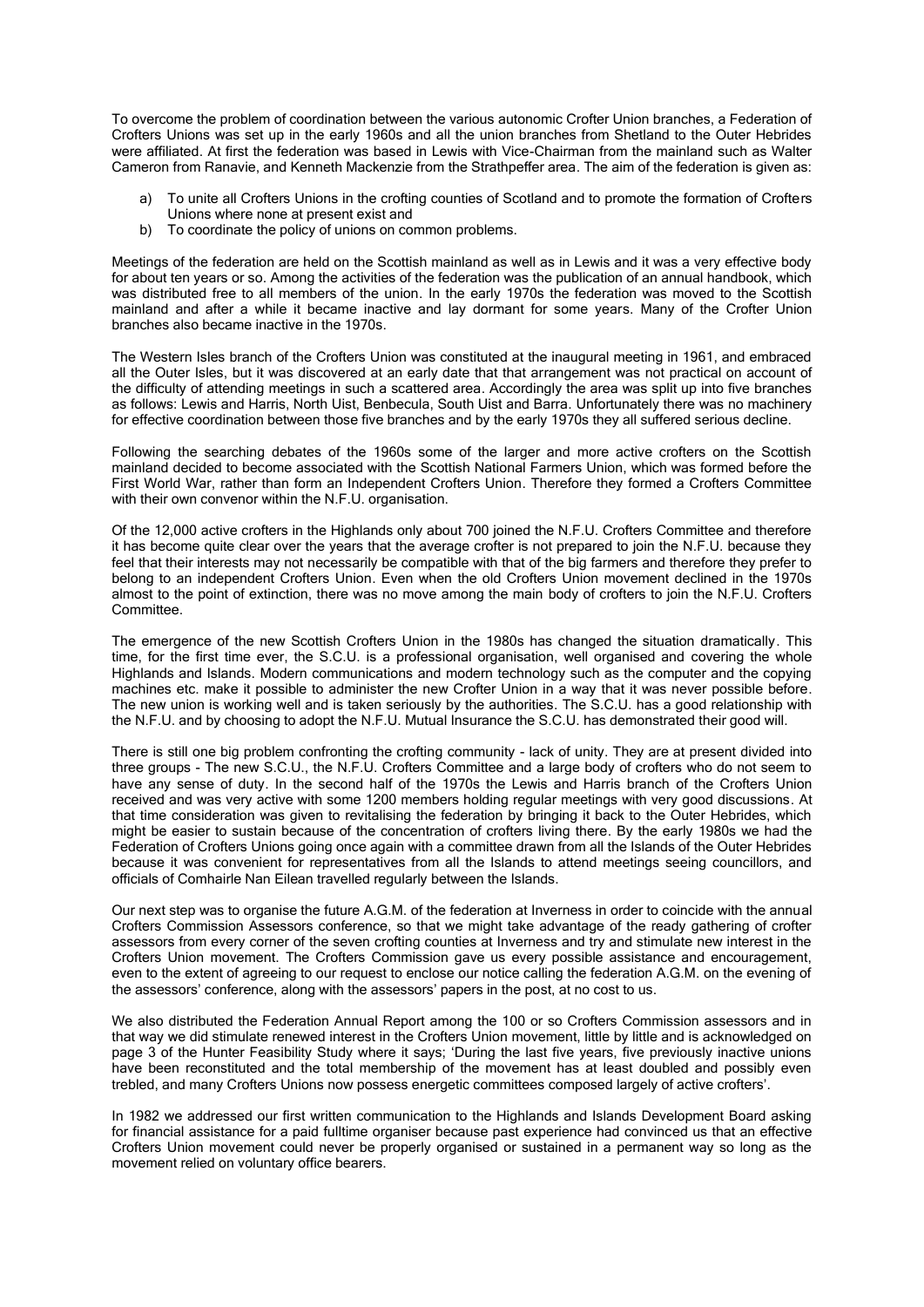We suggested a five year period of perhaps pump-priming financial assistance on a diminishing scale to enable us to employ an organiser with secretarial assistance, in order to organise all the crofters of the seven crofting counties, into an effective professional Crofters Union, which would hopefully be able to be self-financing at the end of a five year period.

By the end of 1982 we had gathered the remnants of four union branches into membership of the Federation, three of them in the Outer Hebrides and Assynt on the mainland. By the end of 1984 the Branch Union Membership of the Federation comprised of ten union branches, some of which were barely active. However, the very name 'The Federation of Crofters Unions' was impressive and we felt that many people were impressed by the title, which enabled us to claim to represent the crofter's voice.

The H.I.D.B. however, with whom we had many meetings in 1982 and 1983 must have had doubts about our often repeated claims that the crofters of the Highlands and Islands were ready to form a single union, because in the end they suggested a feasibility study, and on 22<sup>nd</sup> September 1983 we made a formal application to the H.I.D.B. for financial assistance to enable us to sponsor a feasibility study by a professional consultant.

At the Federation A.G.M. at Inverness at the beginning of November 1983, Mr Hugh Maclean of the H.I.D.B. announced the board's acceptance of our proposal to employ a consultant to ascertain if the crofters were indeed keen to set up a single Crofters Union. A grant of £2,250 was given to the Federation to carry out the feasibility study. It was not a large sum but we felt we had achieved a breakthrough and we expressed our grateful thanks.

Some time after the Federation A.G.M. of 1983 we set up a four person Steering Committee, two persons from the H.I.D.B. and two persons from the Federation to prepare for and oversee the feasibility study. Terms of reference were drawn up and in due course Dr. Jim Hunter was appointed to carry out the feasibility study.

In the heated debates of the 1960s some of the crofters on the mainland of Scotland decided to associate themselves with the Scottish N.F.U., which was formed before the First World War, rather than from an independent Crofters Union. There, these crofters who were in the main the bigger crofters with the largest land holdings have a Crofters Committee with their own convenor within the N.F.U. organisation.

Over the years it became very clear that the average crofter was determined not to join the N.F.U. Crofters Committee because they felt that their interests were not necessarily compatible, and although the Crofters Union movement declined almost to the point of extinction in the 1970s, there was no move among the main body of crofters to join the N.F.U. However, the very fact that several hundred crofters joined the N.F.U. in the 1960s proves that there was a strong desire among the crofter population to form themselves into an effective organisation.

The situation in the 1980s has changed dramatically and the crofting community has now set up a well organised professional Scottish Crofters Union covering the whole Highlands and Islands and while we live in a free country of choice, it is however a very great pity that there was not greater unity in the crofting world. Neither the S.C.U. nor the Crofters Committee of the N.F.U. is ever going to achieve their full potential while they are divided into two organisations. The S.C.U. has demonstrated their goodwill by choosing to adopt the N.F.U. Mutual Insurance in preference to other available insurance companies. Now it is the turn of the Crofters Committee of the N.F.U. to disband their own committee and play their part in a unified single Scottish Crofters Union, for the benefit of the whole Highland community.

Even of the S.C.U. and the N.F.U. Crofters Committees were to join forces, their combined membership would still be under half the potential crofter membership of 12,000 active crofters in the Highlands and Islands. What, may we ask are the 7,000 indifferent crofters who are not members of the Crofters Union, thinking about? They were letting their fellows down, and if, at the end of the day, the S.C.U. fails because of lack of crofters support, we can be sure that, there will never be another opportunity to organise the crofters into an independent Crofters Union.

In the fullness of time the Highland Crofting Community formed themselves into one professional Crofters Union in order to encourage the development of the crofting community and protect and promote the agricultural and other interests of crofting in the Highlands and Islands of Scotland. The new 'Scottish Crofters Union' was formed in November 1985 but it did not become fully operative until the Director took up his post in March 1986.

The new Scottish Crofters Union replaced all the previous independent area Crofter Unions that existed before that, because they had virtually closed, and had virtually ceased to function as effective Crofters Unions. It also replaced the Federation of Crofters Unions, which had been revived in 1980 with the movement.

It would not have been possible to tackle the establishment of a single Crofters Union covering the whole Highlands and Islands except through the Federation of Crofter Unions which purported to speak for a fair number of crofters once the surviving ten branches of the old Crofters Union were encouraged to revive and become members of the federation.